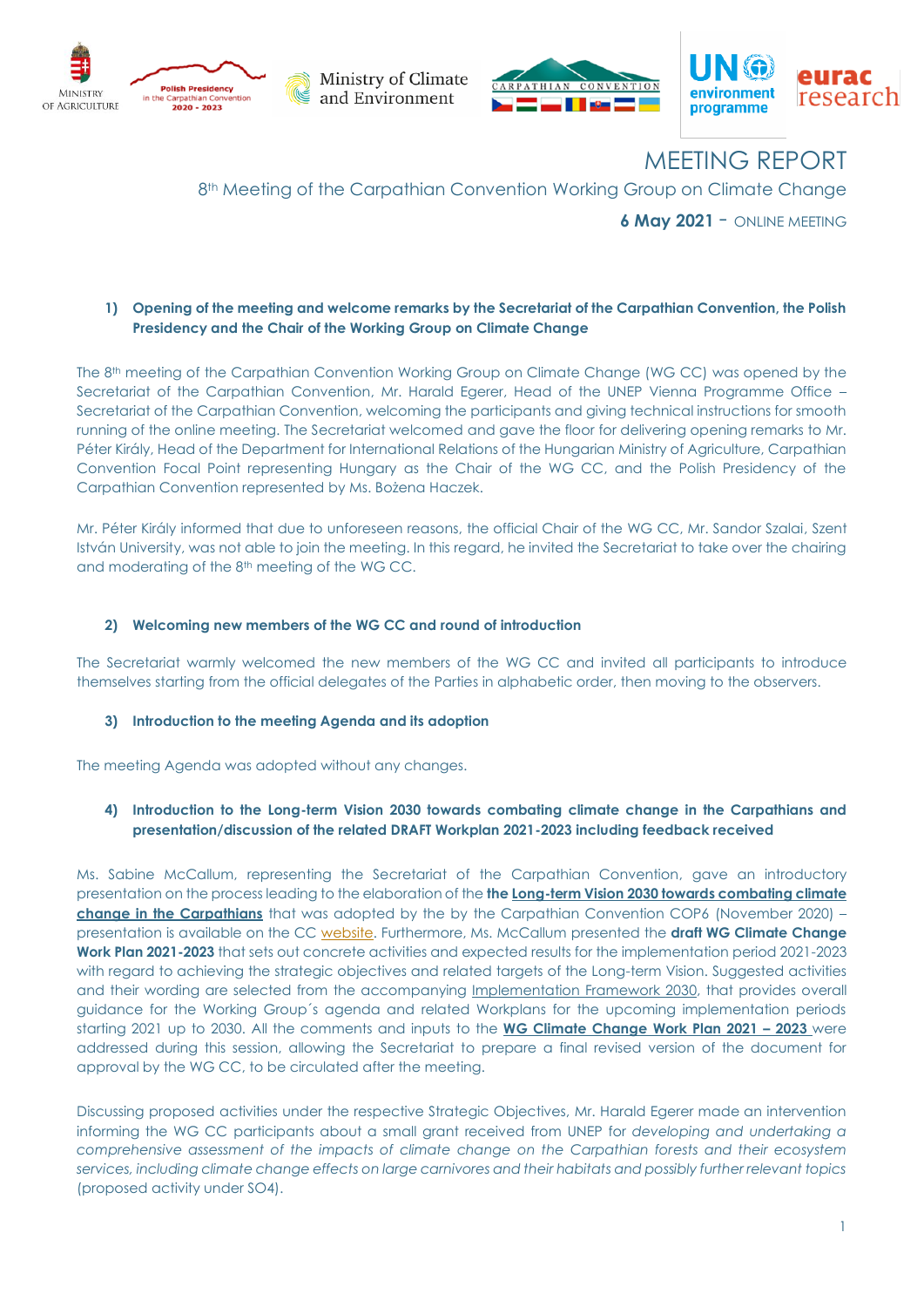The way forward for initiating these activities will be consulted with the WG CC members, as well as the Carpathian Convention Focal Points. Mr. Egerer brought an example of the *Report on population status of large carnivores and monitoring methods in the Carpathians* that has been undertaken by the [International Council for Game and](http://www.cic-wildlife.org/)  [Wildlife Conservation](http://www.cic-wildlife.org/) (CIC)/BOKU University, acting as a coordinator, and the national experts providing relevant information and data. For this reason, the Focal Points were requested to nominate additional national experts on large carnivore's topic within the Working Group on Biodiversity, constituting an informal subgroup of the WG being involved in development of the Report on large carnivores' status and monitoring methods. The same arrangement is suggested for the assessment on climate change impact on the Carpathian forest and possible other topics.

## **5) Finalization of the DRAFT Workplan 2021-2023 and discussion on next steps for implementation**

In order to facilitate the discussion on implementation of the WG Climate Change Work Plan 2021-2023, the Secretariat organized an interactive session using an online tool called Mentimeter asking the WG CC several questions. The results of this session together with each question can be seen below:

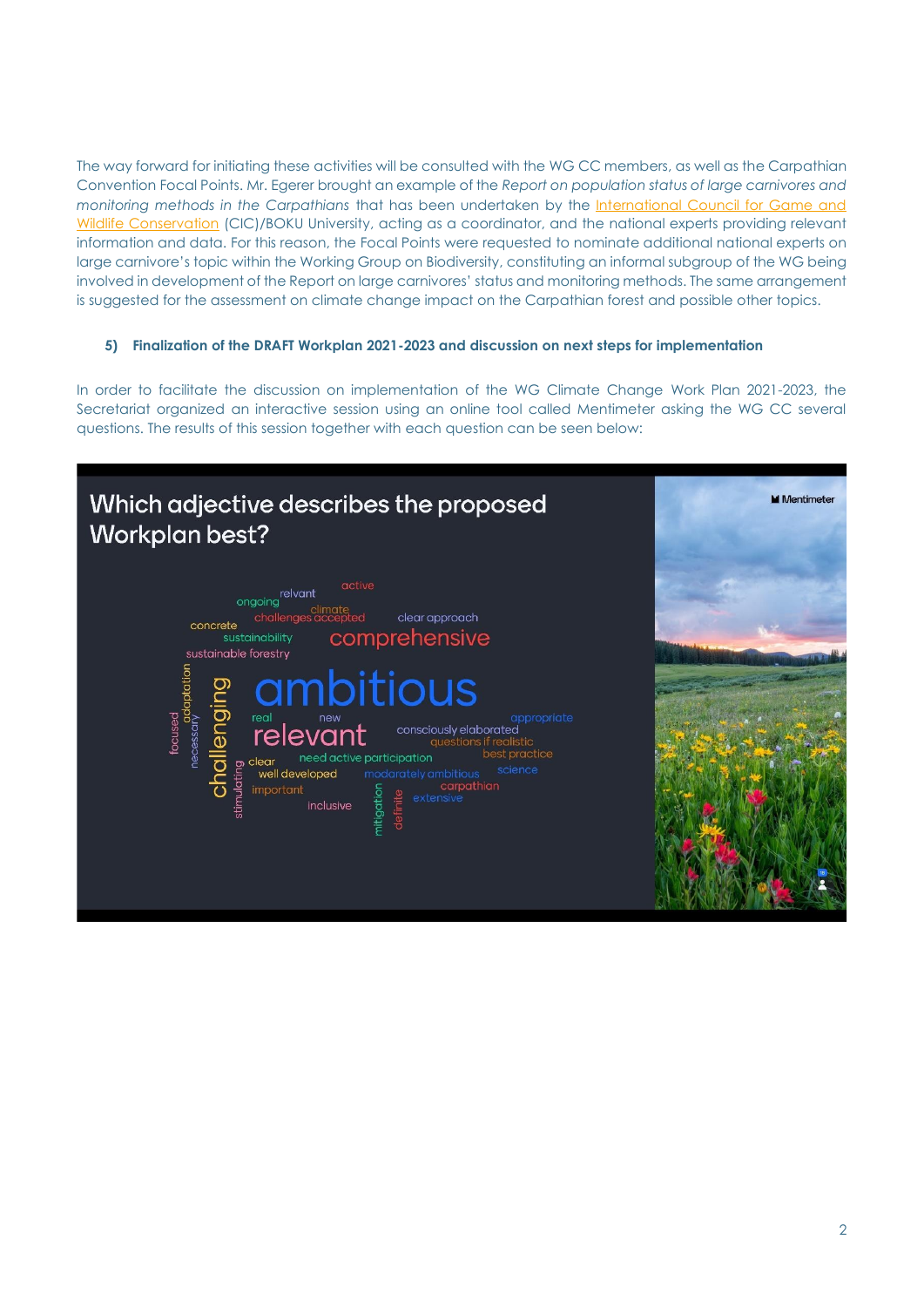

The above results on Strategic Objectives of the WG Climate Change Work Plan 2021-2023 to be prioritized for implementation show a clear focus on **SO4** *(Interlinkages between climate issues and other relevant areas of work of the Carpathian Convention are taken into account)* and **SO2** (*Regional cooperation and interaction among the Parties of the Carpathian Convention are strengthened through identifying common priority actions and harmonizing them with ongoing regional and national efforts on climate change in the Carpathians).* 

Based on the most voted Strategic Objectives, the participants shared recommendation for implementation. For the **SO4 on cooperation with other thematic Working Groups**, the following suggestions were made (slide below):

- Considering climate change as a cross-cutting and urgent topic, the meetings of the WG CC should be attended by Chairs of all other thematic Working Groups,
- Identifying the right experts, be outcome oriented and plan pragmatically,
- Taking into consideration effective methodologies, best practices and lessons learned, science base choices,
- Organizing joint Working Groups,
- Developing joint projects,
- Identifying national experts,
- Concerning development of the assessment on climate change impact on forest and its ecosystems in the Carpathians, a feasible methodology should be chosen and national experts identified,
- Presenting the work of the WG CC as an excellent example of cooperation that should be shared with other regions.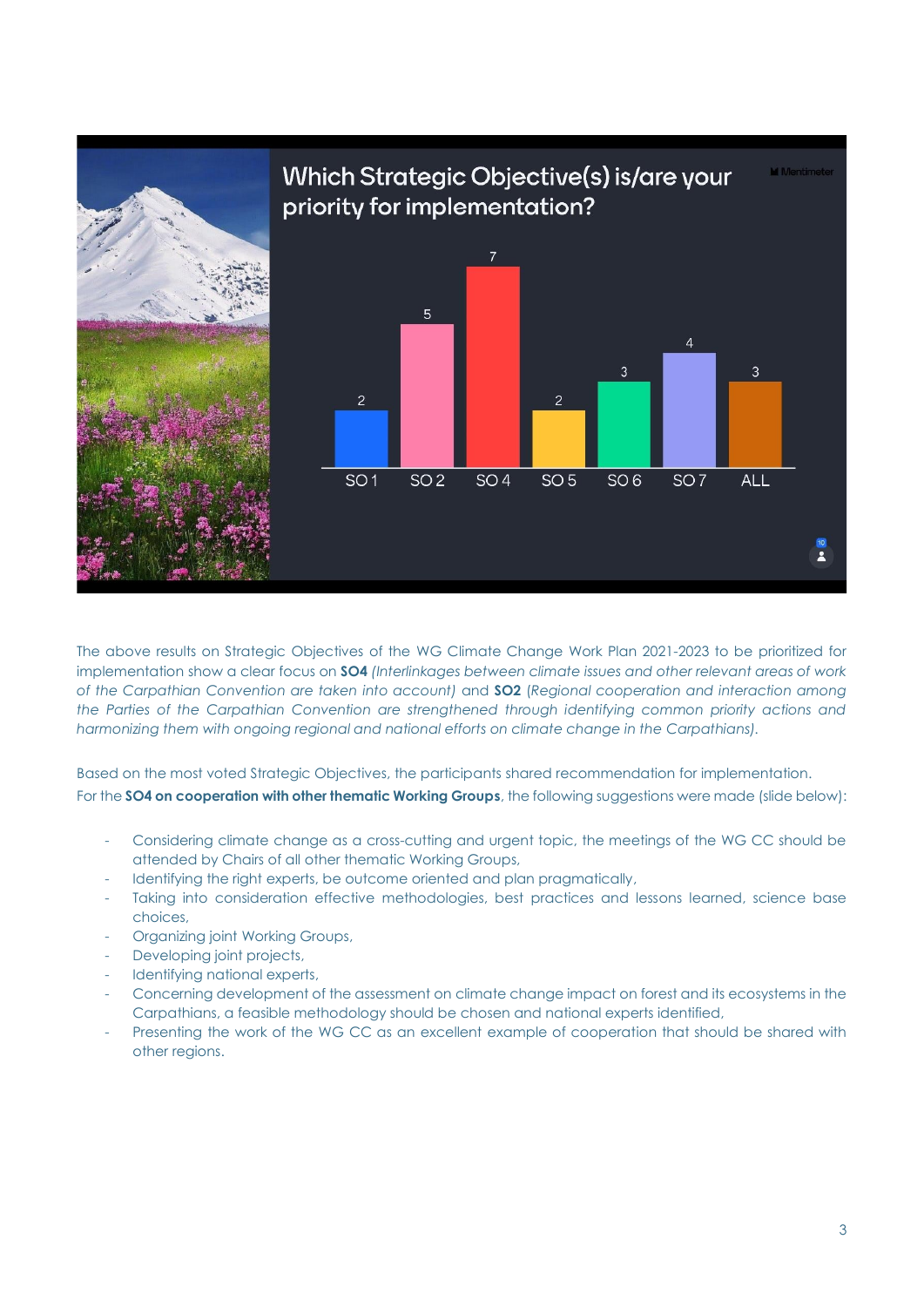## For implementing the highest rated SO: Please share your **M** Mentimete recommendation (s) So4 To choise really feasible methodology of Identify national experts for assessment of organizing joint working groups climate change and forests / ecosystems assessment Working Group chairs and Lead Countries to play Showing role model to other régióba in Europe Get the right people on board, be outcome important role through excellent e of cooperation oriented, plan pragmatically. Develop joint projects Because CC is cross cutting and urgent to tackle Science based choices are very important to chairs of other wg should attent CC wg meetings focus on. Effective methodologies, best practices and lessons learned should be taken into consideration.  $\overline{\mathbf{z}}$

For the next most voted Strategic Objective, **SO2 on regional cooperation on identifying common priority actions/stocktaking**, the following suggestions were made (slide below):

- Active participation of members,
- Securing commitment of the Parties to deliver through allocating required resources,
- Communicating clearly how the stocktaking activity could help the Parties with implementation of climate related commitments,
- Identify and making a list of all strategies relevant for the Carpathians (help from other Ministries might be needed),
- Update the Climate-ADAPT platform hosted by the European Environment Agency (EEA) to include more information about national strategies,
- Making sure that post COVID-19 recovery does not result as a step back in terms of the climate footprint in the region.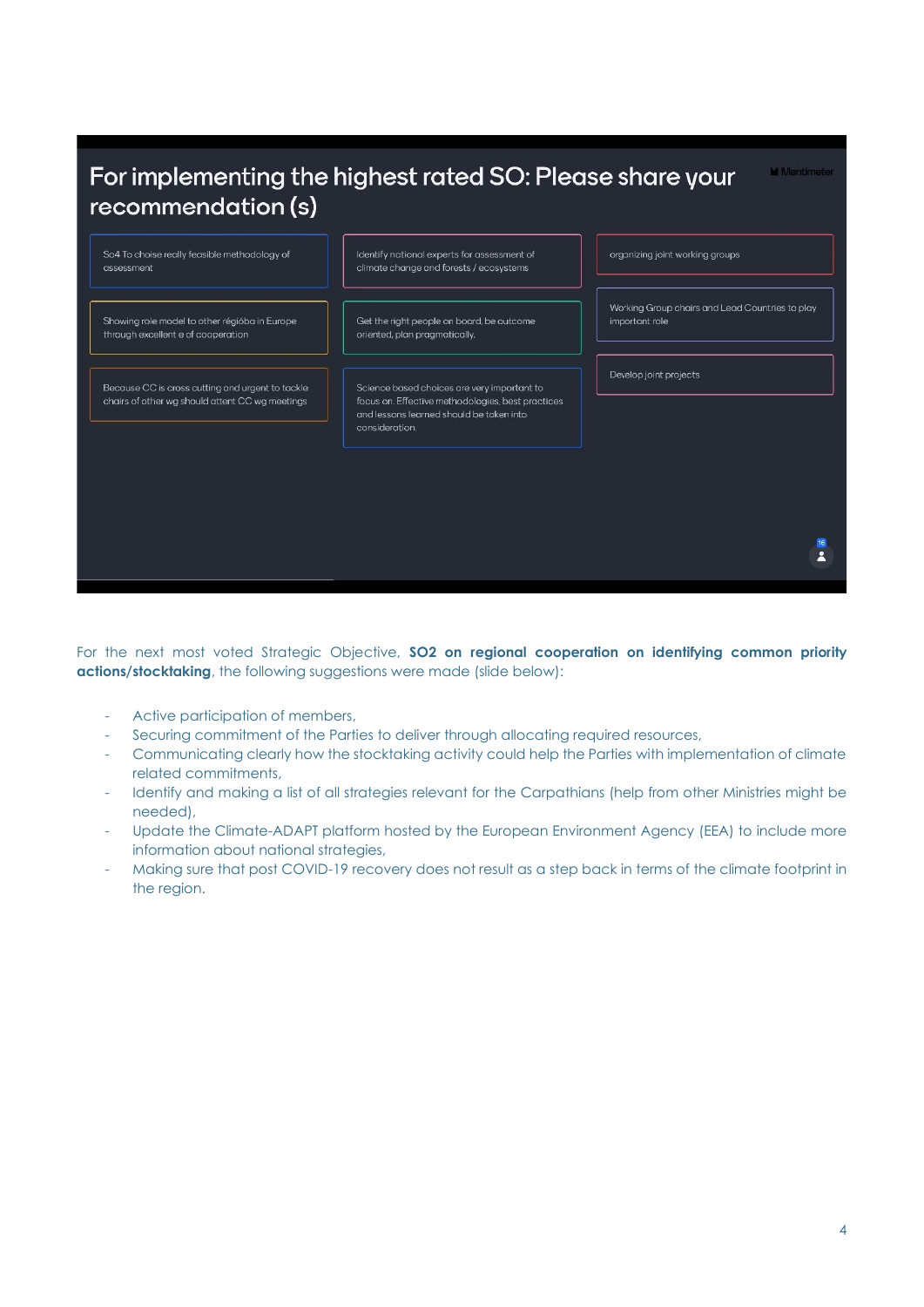# For implementing the 2nd highest rated SO: Please share your recommendation (s)

**M** Mentimete



The interactive exercise continued with question on the best way of organizing work in regard to the implementation of the WG CC Workplan 2021-2023, which resulted with a general agreement on combining to split into smaller groups of experts focusing on particular activities of the Workplan with meetings of the whole group (WG CC) on a regular basis to oversee the progress on implementation of the Workplan activities.

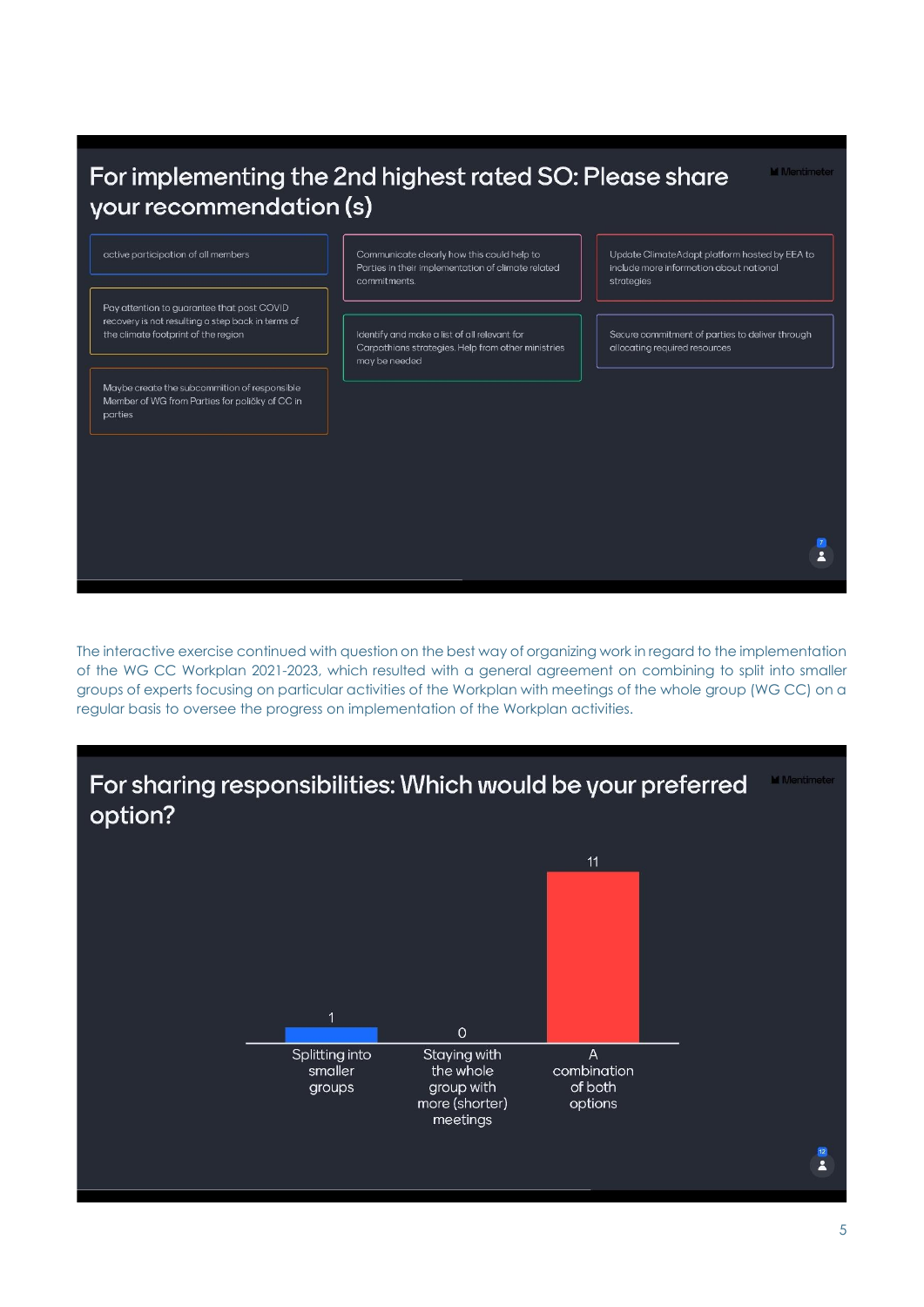Participant's responses to main success factors for the implementation of the Workplan 2021-2023 (slide below), strongly highlighted the need for country ownership and regular monitoring of progress, among others, in order to effectively undertake the proposed activities.

In reaard to the country ownership, the Secretariat invited the Parties to take a leading role on one of the Strategic Objectives of the Workplan 2021-2023. The Parties requiring more time for internal consultation on possible commitment on which SO or particular activity of the Workplan they would like to lead or contribute to, proposed to proceed with a written exchange on this topic after the meeting. Poland has initially shown interest in leading SO2, however the final decision requires internal consultations.

The Secretariat will provide further information/guidance on the process as a part of the meeting follow-up.



#### **6) Collaboration with other Thematic Working Groups of the Carpathian Convention (in line with Workplan 2021-2023)**

The Secretariat initiated another brainstorming on collaboration with other thematic Working Groups by presenting the list of [initial ideas of joint activities](http://www.carpathianconvention.org/tl_files/carpathiancon/Downloads/03%20Meetings%20and%20Events/Working%20Groups/Adaptation%20to%20Climate%20Change/7%20WG%20CLIMATE%20CHANGE/iPreliminary_ideas_for_collaboration_with_other_WGs_Annex%202_26062020.pdf) compiled prior the 7th WG CC meeting in May 2020.

Mr. Henk Zingstra, Wetlands International, suggested requesting the other thematic Working Groups to indicate specific ideas and plans regarding climate change adaptation and mitigation in the respective sectors, which shall facilitate cooperation and allow for identifying joint activities.

Ms. Klaudia Kuras, Secretariat of the Carpathian Convention, provided an update on already ongoing considerations of climate change within current activities of the Convention, specifically within the WG Biodiversity, including adoption of the International Action Plan on Conservation of Large Carnivores and Ensuring Ecological [Connectivity](http://www.carpathianconvention.org/tl_files/carpathiancon/Downloads/02%20Activities/Large%20carnivores/CC%20COP6_DOC9P_Int%20Action%20Plan%20Large%20Carnivores%20and%20Ecological%20Connectivity_ADOPTED.pdf) by the Carpathian Convention COP6, which includes a Strategic Objective on decreasing impacts of climate change on large carnivores and their habitats. The implementation of this Action Plan will be discussed during the upcoming 12th Meeting of the Carpathian Convention Working Group on Biodiversity to be held on 19 -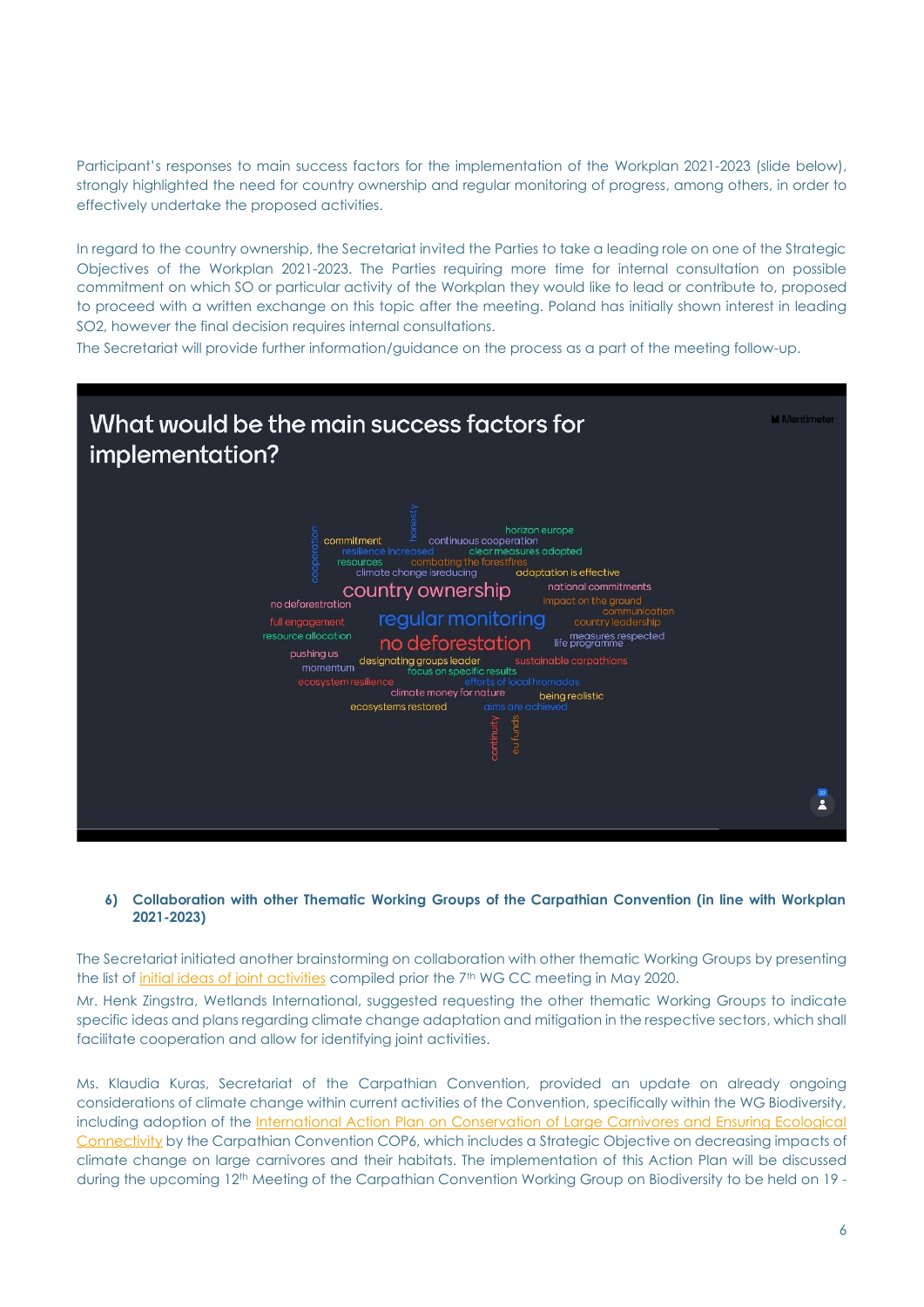20 May 2021 in an online format. The WG CC was warmly welcomed to join the meeting – link to the WG Biodiversity [meeting.](http://www.carpathianconvention.org/eventdetailwg-biodiversity/events/twelfth-meeting-of-the-working-group-on-biodiversity.html)

Furthermore, the Secretariat informed about the mandate given by the COP6 to follow and contribute to the development and future implementation of the Post-2020 Global Biodiversity Framework currently being negotiated under the auspices of the Convention on Biological Diversity (background paper on role and contribution of the CC to the Post-2020 GBF). The WG Biodiversity Chair – Czech Republic represented by Ms. Eliška Rolfova, confirmed that the WG Biodiversity will consult with other Working Groups, especially the WG CC, on the Carpathian commitments for the implementation of the Post-2020 Global Biodiversity Framework in due course.

The Secretariat informed about possibilities of organizing joint meetings of the Working Groups or back-to-back meetings in the future, which would require consultations with relevant Working Group Chairs.

**7) Exchange on funding opportunities supporting concrete action towards implementation of the Long Vision 2030**

Regarding exchange on funding opportunities that could facilitate and support activities of the WG CC Work Plan, the participants provided suggestions as per below slide:

| carbon pricing national support<br>payment for ess<br>carbon certificates<br>rrf in eu member states<br>local investments<br>improving the conditions<br>horizon europe<br>su funds<br>carbon tax<br>compensating land owners<br>life programme<br>climate money for nature<br>au support<br>carpathian climate fund<br>access to budget money<br>interreg | $\theta$<br>$\overline{\mathbf{z}}$ |
|------------------------------------------------------------------------------------------------------------------------------------------------------------------------------------------------------------------------------------------------------------------------------------------------------------------------------------------------------------|-------------------------------------|

Mr. Henk Zingstra, Wetlands International, made an intervention regarding establishing the Carpathian Climate Fund that could act as umbrella body under the Carpathian Convention through which funding could be generated and projects implemented on climate change topics, supporting to achieve the Carpathian Convention objectives and its Programme of Work.

The Secretariat concluded that in the near future it will be necessary to develop a larger project supporting the Carpathian priorities in the context of climate change seeing opportunities in the upcoming new Interreg Programmes 2021 – 2027 to be launched soon, as well as the Horizon Europe. The Secretariat will continue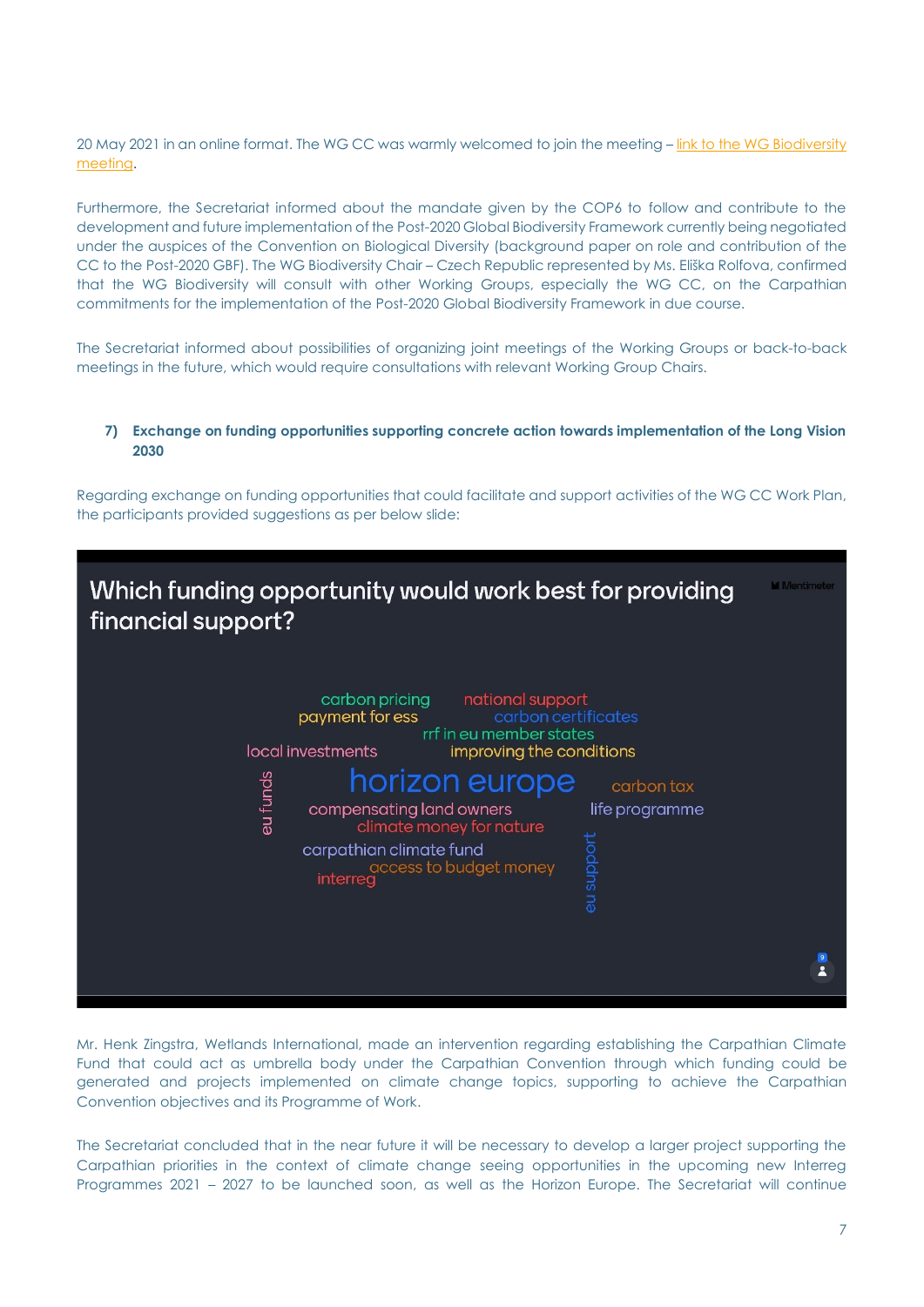monitoring funding opportunities that could support activities on climate change in the region in consultation with the relevant partners and WG CC.

## **8) Upcoming events 2021 and engagement of the WG CC**

• Presentation of the session and workshop Forest ecosystem and resource vulnerabilities to climate change in the Carpathian Mountain Region<sup>1</sup> to be held at the Forum Carpaticum 2021

Mr. William Keeton, University of Vermont, informed the participants about the upcoming 6 th edition of the Forum Carpaticum, which will take place on 21-25 June primarily in online format. More information about the Forum Carpaticum can be access through the [LINK](https://forumcarpaticum.czechglobe.cz/) to the conference website. Furthermore, Mr. Keeton informed about the special session and workshop on *Forest ecosystem vulnerabilities to climate change in the Carpathian Mountain region* to be organized in cooperation with the Secretariat of the Carpathian Convention at the Forum Carpaticum 2021. This special session should be used as a kick-off for the development of the assessment of climate change on Carpathian forest that was mentioned during the meeting several times. The session and workshop would lay the foundation and facilitate organization of work regarding elaboration of the assessment.

The event will consist of two parts, a **morning session** providing several scientific presentations relevant to the topic of the assessment, and an **afternoon workshop**, which shall define the scope goals, possible methodologies, key partners and next steps for development of the assessment. The workshop will consist of 1) brief presentations by the Parties and 2) breakout group and facilitated discussion.

The Secretariat will further consult with the WG CC and the Focal Points regarding the national experts to be involved and invited to the special session and workshop at the Forum Carpaticum, providing necessary information and guiding questions/pre-workshop questionnaire to provide structure for the workshop.

The presentation delivered by Mr. Keeton is available on the Carpathian Convention [website.](http://www.carpathianconvention.org/tl_files/carpathiancon/Downloads/03%20Meetings%20and%20Events/Working%20Groups/Adaptation%20to%20Climate%20Change/8%20WG%20CLIMATE%20CHANGE/presentations/KeetonClimate%20vulnerability%20assessment%20workshop.pdf)

• Other possible events (side event at UNFCCC COP26, Interregional workshop Adaptation at Altitude)

## UNFCCC COP26:

Ms. Sabine McCallum informed about three side events currently planned to be organized by the UNEP Vienna Programme Office – Secretariat of the Carpathian Convention at the upcoming UNFCCC COP26 in Glasgow, UK, which are summarized below:

| Side event                                      | <b>Involved actors</b>                | <b>Comment</b>                                                                                                                                            |
|-------------------------------------------------|---------------------------------------|-----------------------------------------------------------------------------------------------------------------------------------------------------------|
| Potential<br>UNFCCC Side event                  | tbd); Andes (PE)                      | High-Level ACB (AT); CC (PL); South Caucasus<br>High-Level (GE); HKH (NP tbd); East Africa (UG)<br>currently being developed with Austria)                |
|                                                 |                                       | Mountain Cryosphere UNEP; The Last Glaciers; Malcolm Submitted by FarNorth Productions; in IMAX cinema Crisis (UK Presidency Wood; UIAA; IOC; ICIMOD etc. |
| Mountain<br>EbA<br><b>Resilient Communities</b> | for Nepal; UNEP GAN; ICIMOD; VT; etc. | submitted by Nepal with support from the Global<br><b>Adaptation Network (GAN)</b>                                                                        |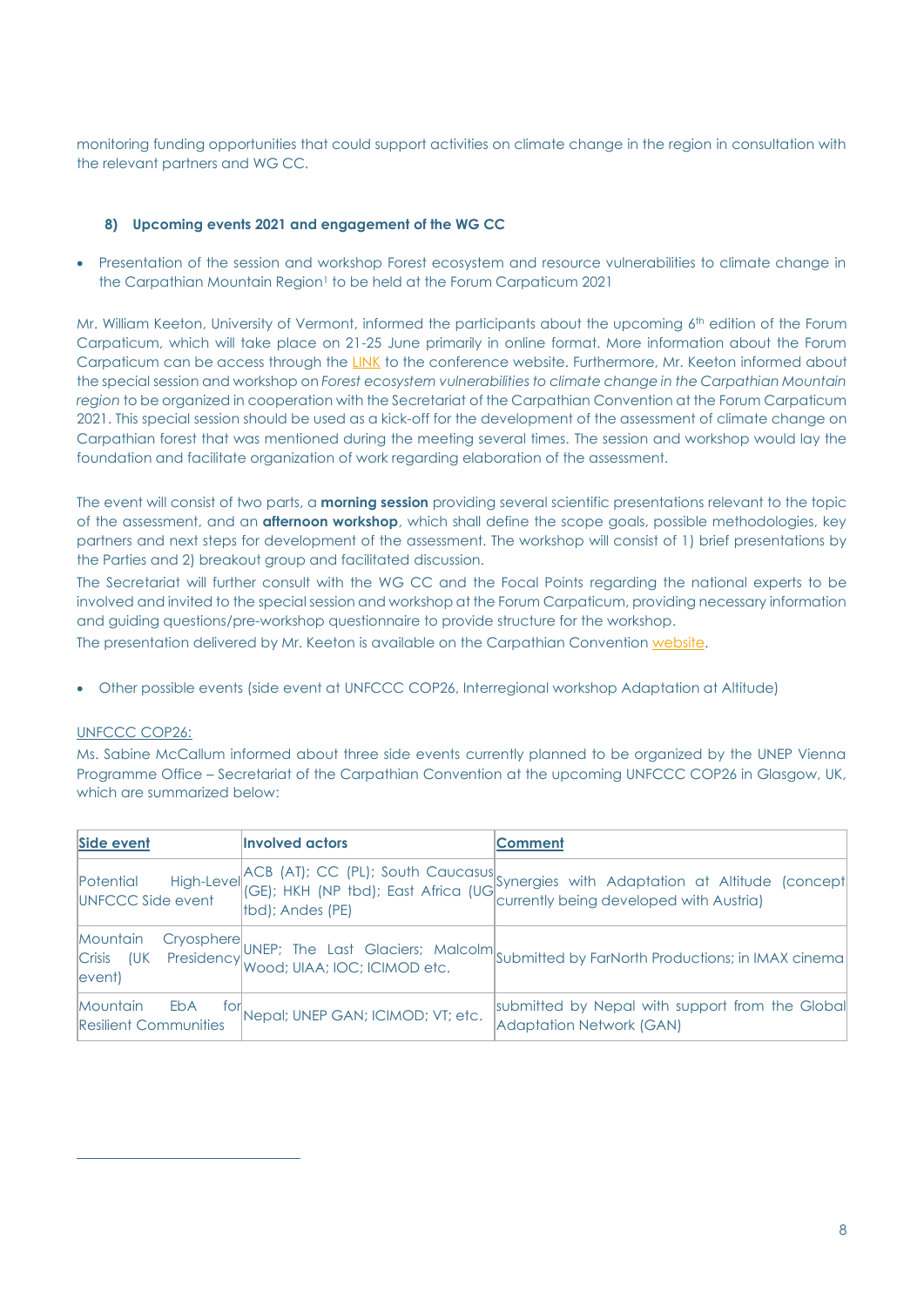## Adaptation at Altitude – Interregional Workshop for exchange and action learning "Mountains Connect":

Building on the outcomes of the Austrian-funded project "*Climate change action in developing countries with fragile mountainous ecosystems from a sub-regional perspective*" (ended 2019) where a series of assessments have been undertaken (published a[s Mountain Adaptation Outlooks\)](https://www.grida.no/activities/25) and first regional policy action has been catalysed, the Swiss Agency for Development and Cooperation (SDC) has launched a new **global programme "Adaptation at Altitude – Taking Action in the Mountains" (2019-23)**. It aims to

- develop and improve mountain observation data and monitoring, as well as access to such data;
- strengthen science-policy dialogue platforms and foster the integration of mountain adaptation into planning and policy making in 4 designated mountain regions (Andes, East Africa, Hindu Kush Himalayas and South Caucasus);
- share information and knowledge on adaptation solutions;
- mainstream mountain adaptation at global policy processes.

Please find more information about the programme here: [www.adaptationataltitude.org.](http://www.adaptationataltitude.org/)



One important transversal focus of the Adaptation at Altitude programme is to **foster interregional exchange and action learning**. The world's mountain regions are facing similar challenges when it comes to regional cooperative action on climate change adaptation. Exchanging on the approaches and mechanisms for regional governance

and opening the opportunity to learn from each other aims to inspire key mountain actors and support governance processes.

The aim of the interregional exchange workshop is to

- connect mountain adaptation stakeholders from the Alps, the Andes, the South Caucasus, the Carpathians, East Africa and the Hindu Kush Himalayas;
- exchange and learn from practical experiences with regional governance mechanisms;
- offer an innovative space where interregional dialogue shall be inspired by collaborating on common governance challenges in a fictive mountain region;
- initiate new and strengthen existing partnerships between mountain regions, including regional cooperation Secretariats.

The exchange and action learning workshop for fostering cooperation on mountain adaptation will take place as a closed by-invitation-only event.

We invite representatives from:

- Competent authorities (Ministries/ Agencies dealing with climate change adaptation and sustainable mountain development, i.e. UNFCCC/ mountain focal points)
- Mountain governance institutions and frameworks (i.e. Secretariats)

A total of 35- 50 participants from over 30 countries are expected to participate.

This 3 - day physical meeting is currently scheduled to take place on **9-11 December 2021** at the Vienna International Centre **in Vienna, Austria**. Following closely the developments of the global Covid-19 pandemic, a final decision about hosting the meeting in December 2021 or postponing to first quarter of 2022 will be made in June.

#### **9) Information sharing and exchange about ongoing initiatives from WG CC Members**

#### • Alpine Climate Board

Mr. Helmut Hojesky, Alpine Climate Board, provided a comprehensive presentation on current activities of the Alpine Climate Board of the Alpine Convention, including on operationalizing of the Alpine Climate Target System 2050. The presentation delivered by Mr. Hojesky is available on the CC [website.](http://www.carpathianconvention.org/tl_files/carpathiancon/Downloads/03%20Meetings%20and%20Events/Working%20Groups/Adaptation%20to%20Climate%20Change/8%20WG%20CLIMATE%20CHANGE/presentations/Alpine%20Climate%20Board%20presentation1005.pdf) 

• ICPDR Tisza Group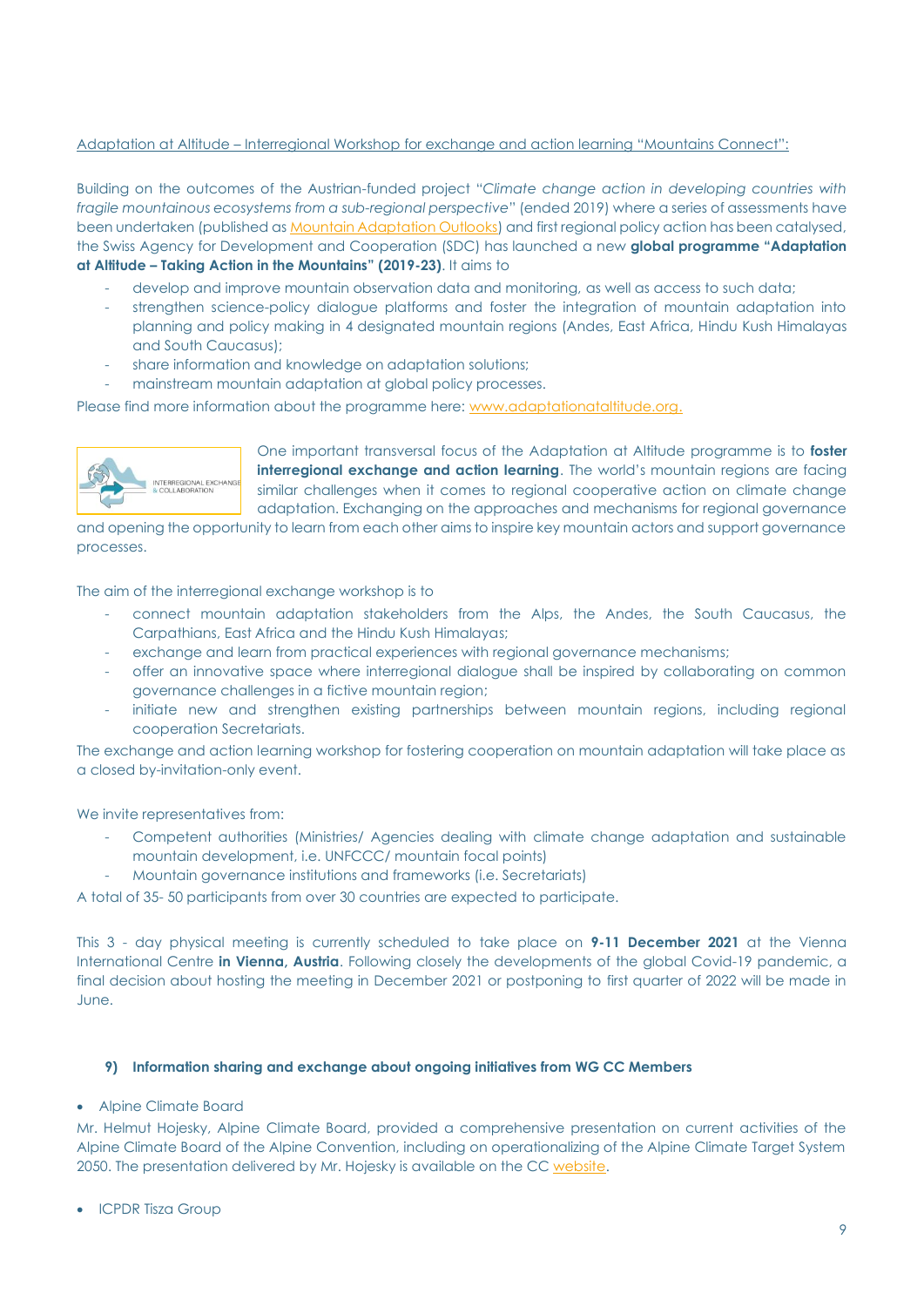Mr. Peter Kovacs, representing the ICPDR Tisza Group delivered a presentation on the brief history of the ICPDR Tisza Group, its milestones, cooperation framework with the Carpathian Convention and the next steps, inviting the Carpathian Convention to join as a partner for JOINTISZA 2.0 as a follow up to the previous project. The full presentation is available [here.](http://www.carpathianconvention.org/tl_files/carpathiancon/Downloads/03%20Meetings%20and%20Events/Working%20Groups/Adaptation%20to%20Climate%20Change/8%20WG%20CLIMATE%20CHANGE/presentations/Tisza%20Group%201005.pdf)

#### • Carpathian Wetland Initiative

Mr. Jan Kadlecik, Coordinator of the Carpathian Wetland Initiative, delivered updates on relevant project proposals and ongoing projects focusing on wetlands as nature-based solution for climate change mitigation, including the recently submitted to the European Climate Initiative project proposal CARPWET, which among the other activities, would implement a large-scale survey of wetland carbon-rich soils in the Western Carpathians. More information on presented projects can be foun[d here.](http://www.carpathianconvention.org/tl_files/carpathiancon/Downloads/03%20Meetings%20and%20Events/Working%20Groups/Adaptation%20to%20Climate%20Change/8%20WG%20CLIMATE%20CHANGE/presentations/Wetlands%20CCWG%201005.pdf)

#### • Global EbA Fund

Ms. Sabine McCallum gave a brief introduction on the recently established Global Ecosystem-based Adaptation [Fund](https://globalebafund.org/) (GEBAF) which provides rapid and targeted support through seed capital for innovative approaches to ecosystem-based adaptation (EbA) to climate change.

The grant needs to be **complementary and add value to existing work** by filling a gap in an existing project or upscaling existing work. Also, it needs to be **well-grounded in the proposed region or area of work**; have experience of the size and type of project proposed; and **inclusive of local communities, indigenous knowledge and gender perspectives**.

The Global EbA Fund supports projects that are either targeted to one or more countries which are eligible for [official development assistance \(ODA\),](http://www.oecd.org/dac/financing-sustainable-development/development-finance-standards/daclist.htm) which applies to Serbia and Ukraine in the Carpathian region.

More information can be found in th[e presentation](http://www.carpathianconvention.org/tl_files/carpathiancon/Downloads/03%20Meetings%20and%20Events/Working%20Groups/Adaptation%20to%20Climate%20Change/8%20WG%20CLIMATE%20CHANGE/presentations/Global%20Adaptation%20Network%20EbA%20Fund%20Updated%20Overview%201005.pdf) kindly made available from Lis Mullin Bernhardt, GAN and GEBAF Coordinator at UNEP.

## **10) AOB**

No matters were raised during the AOB.

#### **11) Conclusion and next steps**

The Secretariat proposed the following next steps:

- The Secretariat will distribute a final draft of the WG CC Work Plan 2021 2023 for a last round of comments, in particular for indicating interest and willingness for taking a leading or contributing role for the Strategic Objectives and proposed activities. The Work Plan should be then approved by the WG CC in a written procedure.
- The Secretariat will propose a way forward for engagement with other Working Groups.
- Regarding the special session at the Forum Carpaticum, the Secretariat will send a separate email providing necessary information and guidance.
- All the presentation will be shared on the Carpathian Convention [website.](http://www.carpathianconvention.org/eventdetailwg-124/events/eight-meeting-of-the-working-group-on-climate-change.html)
- The meeting report should be circulated withing 1 week after the WG CC meeting.

Mr. Egerer informed that 3 Parties have already ratified the Article 12bis on Climate Change to the Carpathian Convention, however, according to the provisions of the Convention, the 4<sup>th</sup> ratification is required for the Article to enter into force. Mr. Egerer encouraged the Parties to make all the necessary efforts for bringing the Article into force. Furthermore, Mr. Egerer stressed that there is clear need for developing and implementation of new projects supporting the WG CC activities and its tasks asking the WG CC to support these processes in the future.

#### **12) Closure of the meeting**